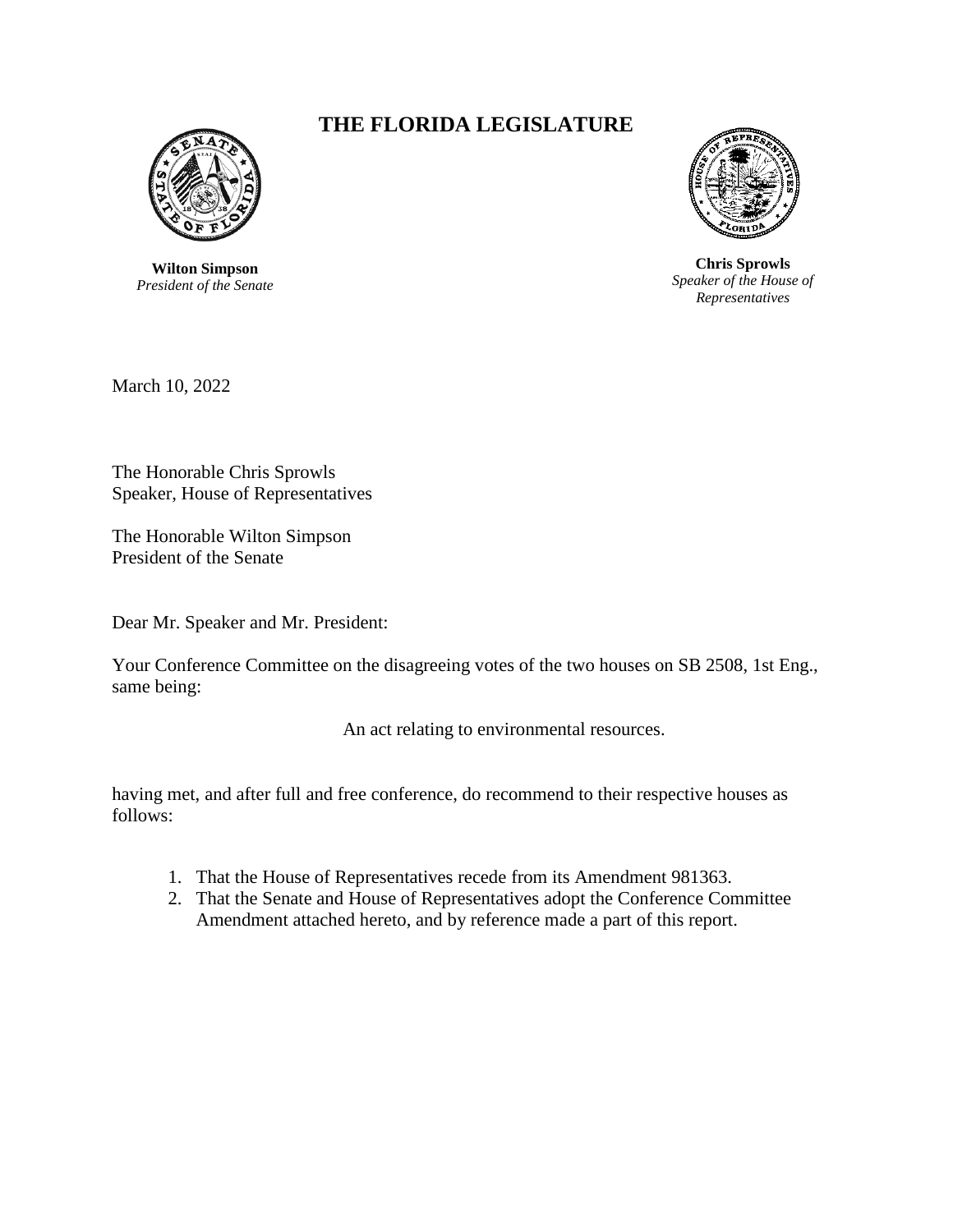*Representative Ramon Alexander, At Large Representative Bryan Avila, At Large*

*Representative Colleen Burton, At Large Representative James Bush , At Large*

*Representative Ben Diamond, At Large Representative Brad Drake, At Large* 

*Representative Fentrice Driskell, At Large Representative Wyman Duggan*

*Representative Nicholas X. Duran, At Large Representative Tom Fabricio*

*Representative Elizabeth Anne Fetterhoff Representative Randy Fine, At Large*

*Representative Mike Giallombardo Representative Joy Goff-Marcil*

*Representative Evan Jenne, At Large Representative Sam H. Killebrew*

*Representative Jay Trumbull, Chair Representative Cyndi Stevenson, Chair*

*Representative David Borrero Representative Kamia L. Brown, At Large*

*Representative Daryl Campbell Representative Charles Wesley Clemons, Sr., At Large*

*Representative Jason Fischer Representative Joseph Geller, At Large*

*Representative Erin Grall, At Large Representative Michael Grant, At Large*

*Representative Yvonne Hayes Hinson Representative Blaise Ingoglia, At Large*

*Representative Chris Latvala, At Large Representative Thomas J. Leek, At Large*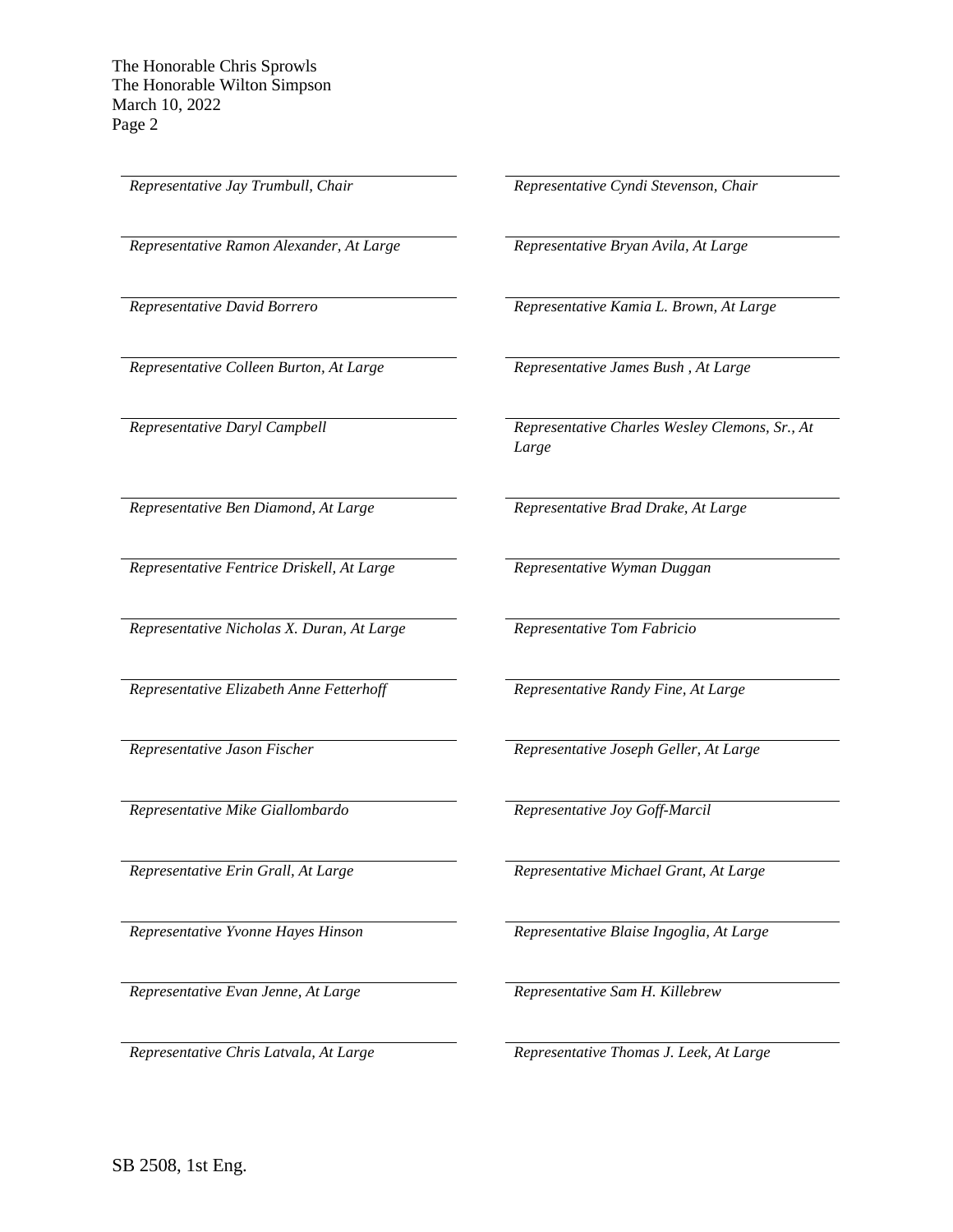*Representative Lawrence McClure, At Large Representative Travaris L. McCurdy*

*Representative Anika Tene Omphroy, At Large Representative Tobin Rogers Overdorf*

*Representative Rick Roth, At Large Representative Anthony Sabatini*

*Representative Josie Tomkow, At Large Representative Matt Willhite, At Large*

*Representative Patricia H. Williams, At Large Representative Jayer Williamson, At Large*

*Representative Randall Scott Maggard Representative Ralph E. Massullo, MD, At Large*

*Representative Bobby Payne, At Large Representative Daniel Perez, At Large*

*Representative Scott Plakon, At Large Representative Rene Plasencia, At Large*

*Representative Paul Renner, At Large Representative Felicia Simone Robinson*

**Managers on the part of the House of Representatives**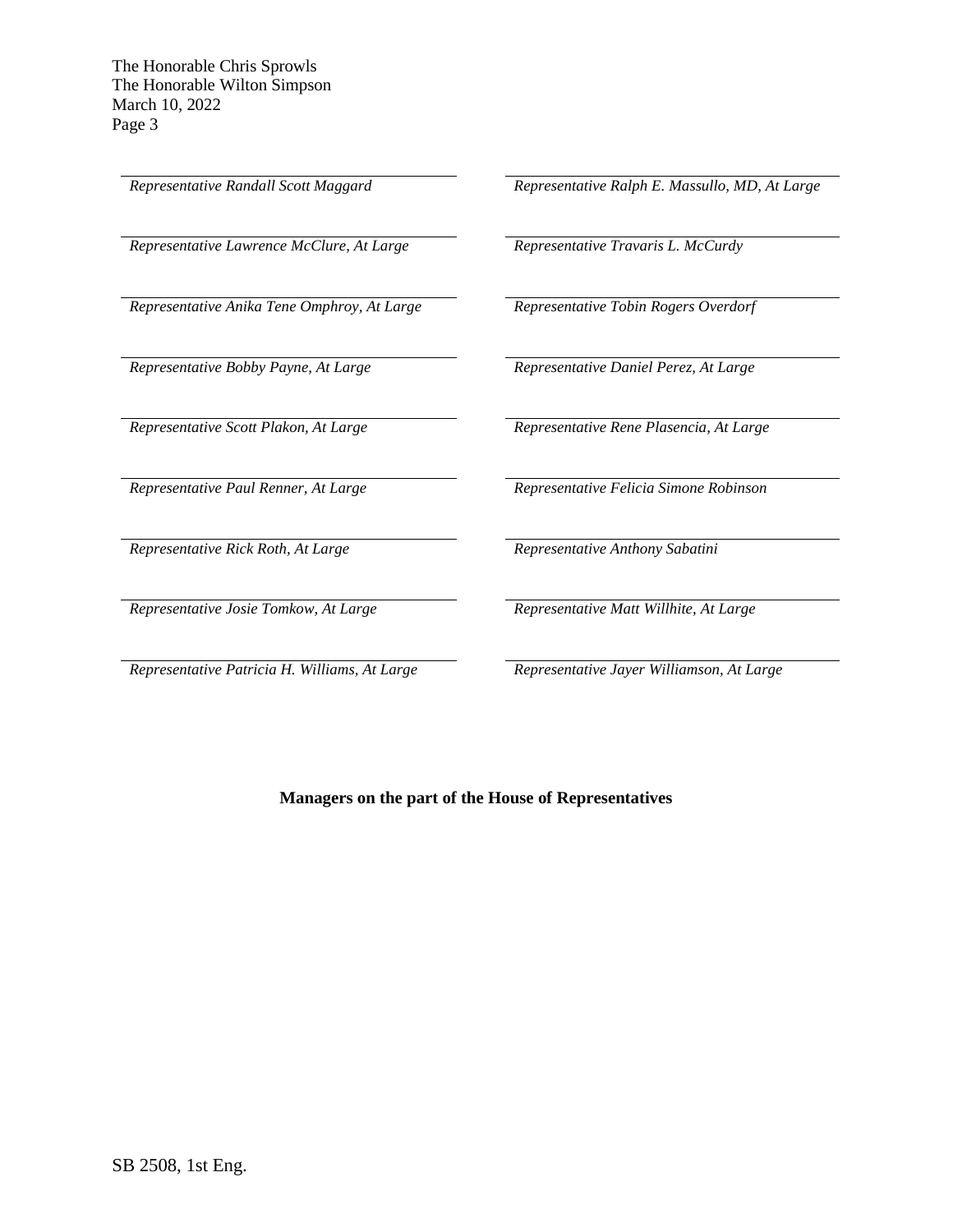*Senator Kelli Stargel, Chair Senator Ben Albritton Senator Loranne Ausley Senator Dennis Baxley Senator Aaron Bean, At Large Senator Lori Berman Senator Lauren Book, At Large Senator Jim Boyd Senator Randolph Bracy Senator Jennifer Bradley Senator Jason Brodeur Senator Doug Broxson Senator Danny Burgess Senator Janet Cruz Senator Manny Diaz Senator Gary M. Farmer Senator George B. Gainer Senator Ileana Garcia Senator Audrey Gibson, At Large Senator Joe Gruters Senator Gayle Harrell Senator Ed Hooper Senator Travis Hutson Senator Shevrin D. Jones Senator Debbie Mayfield, At Large Senator Kathleen Passidomo, At Large Senator Keith Perry, At Large*

*Senator Jason W. B. Pizzo Senator Tina Scott Polsky*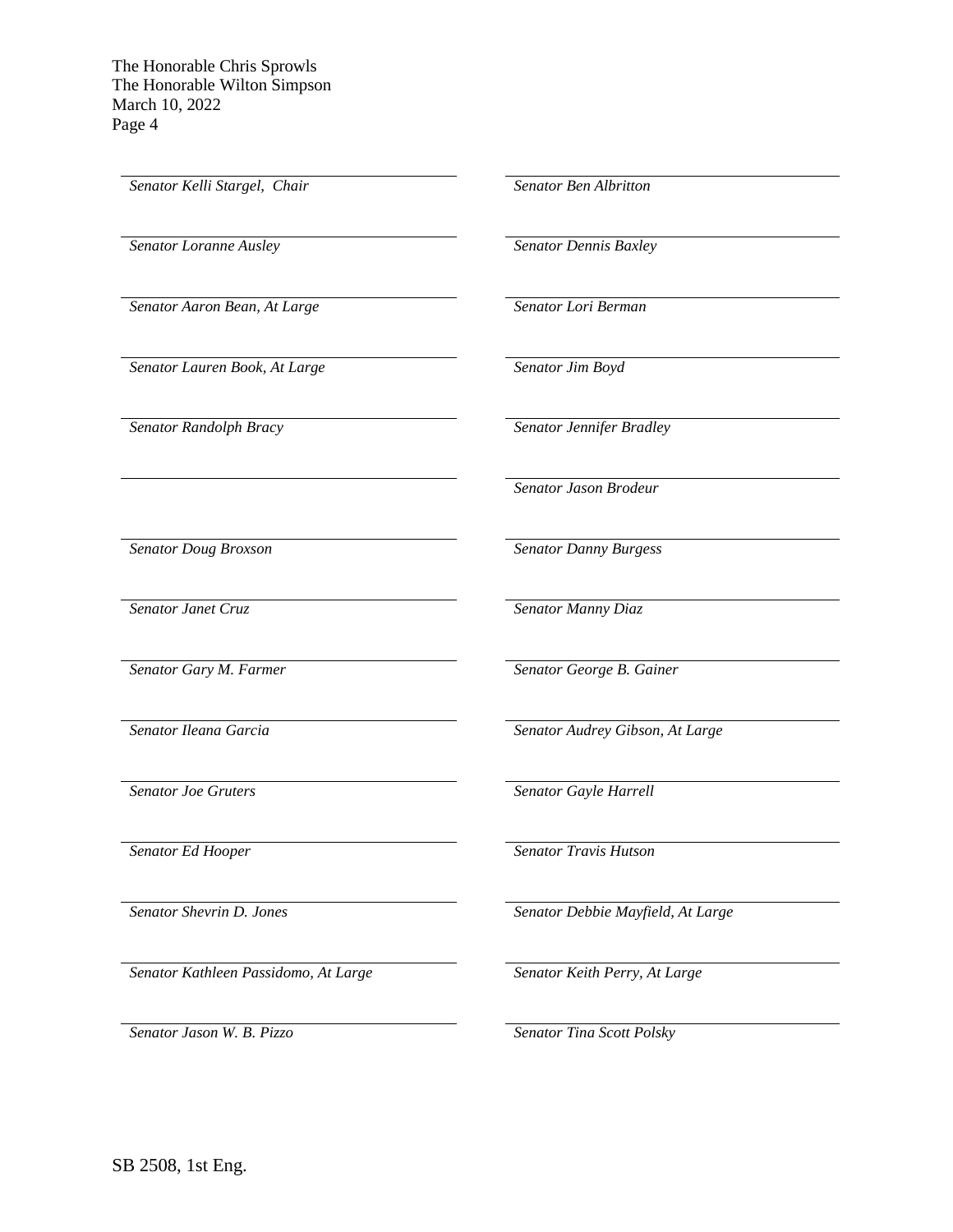*Senator Bobby Powell, At Large Senator Ray Wesley Rodrigues*

*Senator Ana Maria Rodriguez Senator Darryl Ervin Rouson, At Large*

*Senator Wilton Simpson Senator Linda Stewart, At Large*

*Senator Annette Taddeo Senator Victor M. Torres*

*Senator Tom A. Wright*

**Conferees on the part of the Senate**